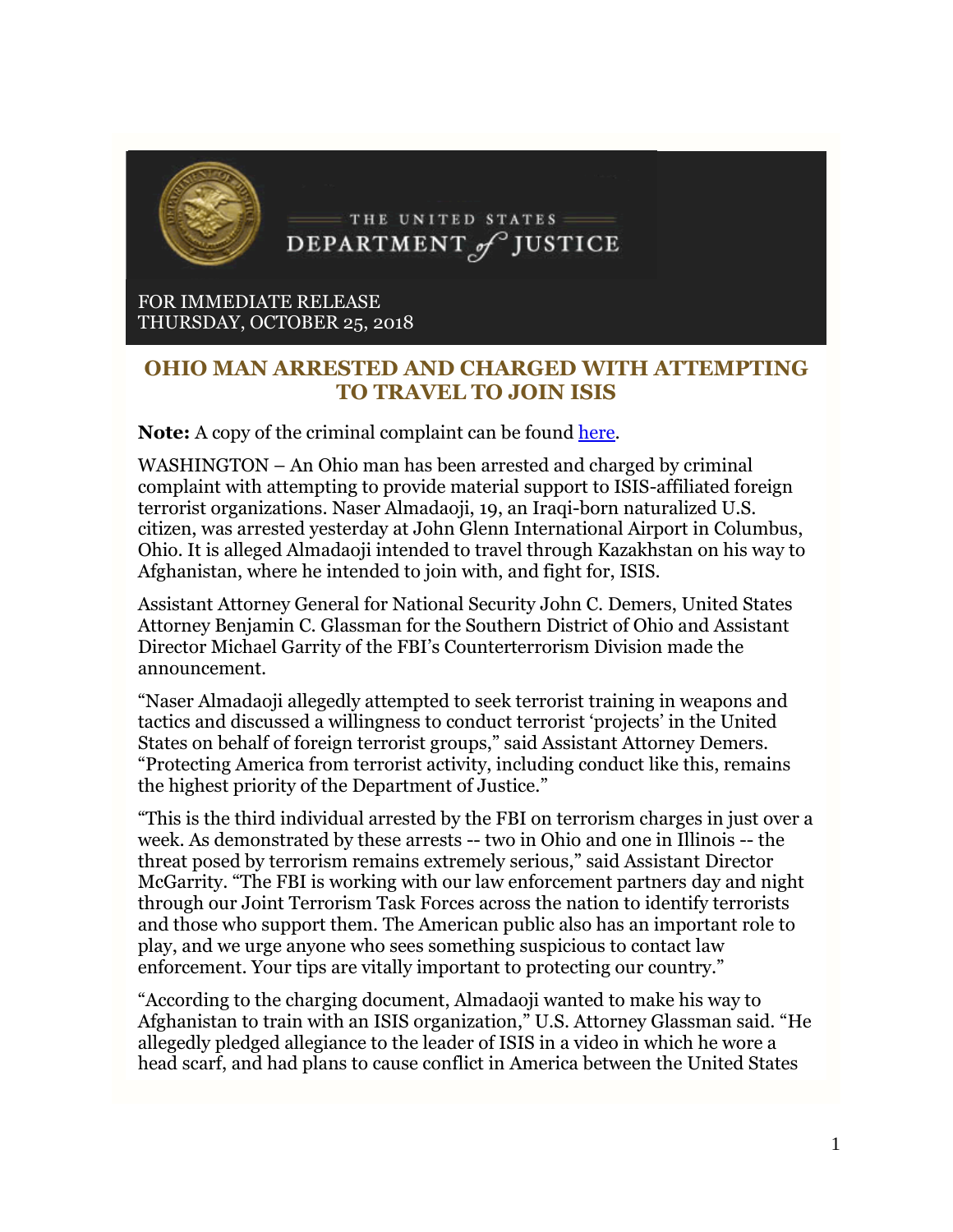Government and anti-government militias. These are serious allegations, and thwarting terrorist threats remains a top priority for the United States Attorney's Office."

According to an affidavit filed in support of the criminal complaint, Almadaoji purchased a plane ticket for travel on October 24. It is alleged that Almadaoji intended to travel to Astana, Kazakhstan, where he planned to be smuggled into Afghanistan so that he could receive military training from ISIS Wilayat Khorasan and then fight for the Islamic State (or one of its affiliates). Almadaoji explained to an individual whom he believed to be in contact with ISIS that he wanted "weapons experts training, planning, executing, hit and run, capturing high value targets, ways to break into homes and avoid security guards. That type of training."

It is alleged that, between February 16 and 24, 2018, Almadaoji traveled to Egypt and Jordan. Following that travel, in August 2018, Almadaoji allegedly communicated online with an individual he believed was a contact with ISIS organizations. He represented that he tried to join a terrorist organization during his travels to Jordan and Egypt stating, "I don't wanna say here why I was in Egypt but him [an Egyptian associated] and I planned something and it didn't work at [sic] well."

In the same month, it is alleged that Almadaoji told a second individual online – whom he also believed to be associated with ISIS – that he was "always willing" to assist with "projects" in the United States.

According to the affidavit, Almadaoji pledged allegiance to ISIS and discussed with the second contact that he planned to cause the collapse of the United States by starting a conflict between the United States Government and anti-government militias." Almadaoji allegedly recorded and sent a video of himself wearing a headscarf and pledging allegiance to the leader of the Islamic State.

It is further alleged that Almadaoji translated ISIS propaganda from Arabic to English, and told his contact, "Don't thank me . . . it's my duty."

Attempting to provide material support and resources to a foreign terrorist organization is a federal crime punishable by up to 20 years in prison. The maximum potential sentences in this case are prescribed by Congress and are provided here for informational purposes only, as any sentencing of the defendant will be determined by the assigned judge.

Assistant Attorney General Demers and U.S. Attorney Glassman commended the investigation of this case by the FBI.

The case is being prosecuted by Trial Attorney Justin Sher of the National Security Division's Counterterrorism Section and Assistant United States Attorney Dominick S. Gerace. A criminal complaint merely contains allegations, and the